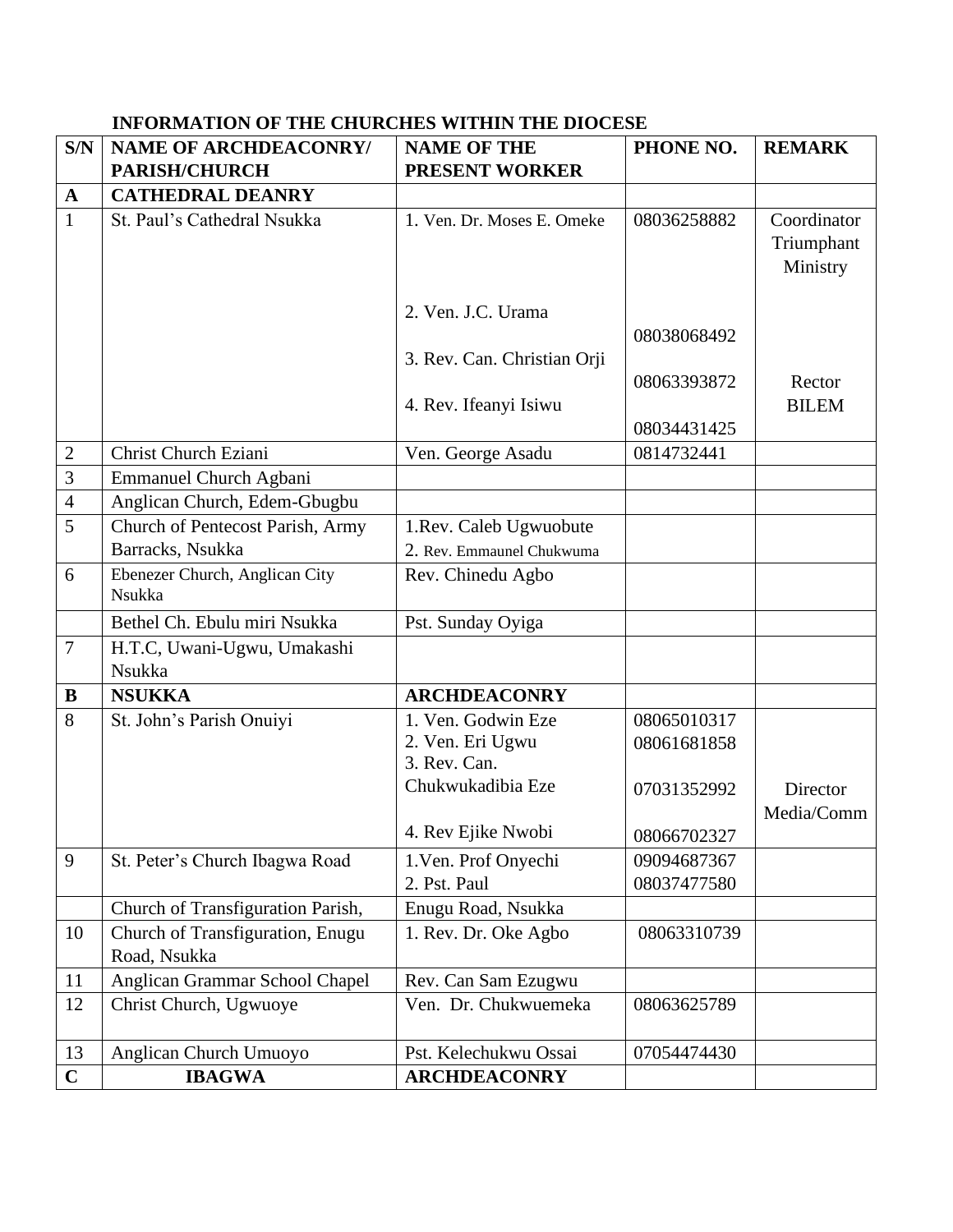| 14 | St. Andrew's Parish Ibagwa-Aka | 1. Ven. Samuel Obeta        | 08068962100 |          |
|----|--------------------------------|-----------------------------|-------------|----------|
|    |                                | 2. Ven. Dr. Joseph Chukwuma | 08037723330 |          |
|    |                                | 3. Rev. Daniel Amoke        | 08037753455 | Chaplain |
|    |                                | 4. Rev. Fabian E.Ugwuja     |             | AYF      |

| 15     | Christ Church, Onunwagu                               | Pst. ChijokeVincent                              | 07037528386 |
|--------|-------------------------------------------------------|--------------------------------------------------|-------------|
| 16     | St. Stephen's Church Imilike                          |                                                  |             |
|        | <b>St. John's Parish Eburumiri</b>                    |                                                  |             |
| 17     | St. John's Church, Eburumiri                          | Rev. Ekeleme Ukazu                               | 08063705609 |
| 18     | Emmanuel Church Nkalagu Obukpa                        | Pst. Godson Ireozor                              |             |
| 19     | St. Luke's Agu-Onicha                                 |                                                  |             |
| 20     | Zion Church, Nkalagu Obukpa                           | Pst. Philip Ajogwu                               |             |
|        | <b>St. Peter's Parish Uzoego/Uburu</b>                |                                                  |             |
| 21     | St. Peter's Parish Uzoego                             | Rev. Canon Sunday<br>Ogbuele                     | 07032389701 |
| 22     | St. Augustine Ubom                                    |                                                  |             |
| 23     | <b>Church of Resurrection Ikem</b>                    |                                                  |             |
|        | Ibagwa                                                |                                                  |             |
|        | <b>Holy Trinity Parish,</b>                           | <b>Ndioke Ibagwa</b>                             |             |
| 24     | Holy Trinity Church, Ndioke<br>Ibagwa                 | 1. Rev. Can.Charlse Oraelosi<br>Joseph Eze<br>2. |             |
| 25     | St. Faith's Amula Ibagwa                              | Rev. Samuel Onyeidu                              | 08036852434 |
| 26     | Bethel Church, Owerre-Ibagwa                          | <b>Pst. Samuel Enenche</b>                       |             |
|        |                                                       |                                                  |             |
|        | St. Philip's Parish,                                  |                                                  |             |
| 27     | St. Philip's Church Agu-Ogbara                        | Agu-Ogbara Ibagwa<br>Rev. Christopher Ezema      |             |
| 28     | Church of Good Shepherd Alaoha                        |                                                  |             |
|        | St. Barth's Parish,                                   | Isiagu Ibagwa-Aka                                |             |
| 29     | St. Bartholomew's Isiagu                              | Rev. Emmanuel Ogbochie                           |             |
| 30     | Christ Redemption Church Ogurugu<br>Isiagu            | Pst. Johnson A. Ugwuoke                          |             |
| D      | <b>OVOKO</b>                                          | <b>ARCHDEACONRY</b>                              |             |
| 31     | St. Peter's Church, Ovoko                             | 1. Ven. Dr. Ijeudo<br>2. Rev. Caleb Njoku        | 08030997823 |
| $32\,$ |                                                       | Rev. Williams Okoye                              |             |
| 33     | St. Stephen's Umuezeavuru<br>St. Luke's Parish Iheaka |                                                  |             |
| 34     | St. Luke's Church Iheaka                              | Rev. Emmanuel Ali                                | 08036166131 |
| 35     | Holy Trinity Ulunya                                   | Pst Victor Ogugua                                | 07035758053 |
| 36     | St. John's Church, Ovoko-Agu                          | Pst. Ikeakaghichi Ogbonna                        |             |
| 37     | Christ Church, Ekoyi Iheaka                           |                                                  |             |
|        | <b>Emmanuel Church Parish,</b>                        | Umujioha                                         |             |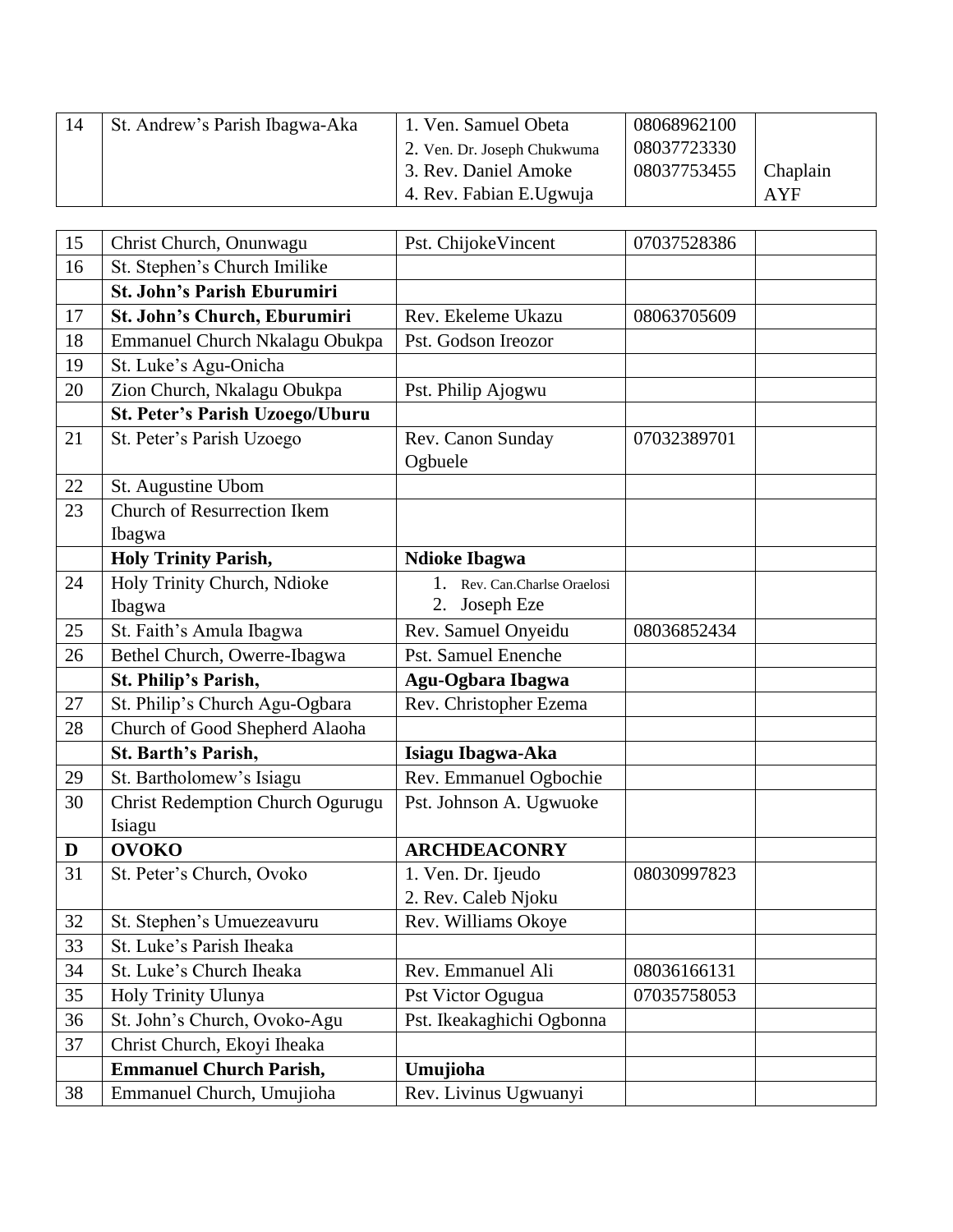| E  | <b>AMUFIE</b>                    | <b>ARCHDEACONRY</b>    |             |                                |
|----|----------------------------------|------------------------|-------------|--------------------------------|
|    | <b>St. Luke's Parish, Amufie</b> |                        |             |                                |
| 39 | St. Luke's Church, Amufie        | 1. Ven. George Nnamani | 08037717394 | Chairman Clergy<br>Association |
|    |                                  | 2. Emmanuel Onu        |             |                                |
| 40 | Victory Church Igbada            |                        |             |                                |
| 41 | Church of Transfiguration,       |                        |             |                                |
|    | Nkpologu                         |                        |             |                                |
| 42 | <b>Emmanuel Church isi-Obere</b> | Rev. Emmanuel Okoro    | 07036702892 |                                |

|              | <b>St. Peter's Parish, Olido</b>       |                              |             |  |
|--------------|----------------------------------------|------------------------------|-------------|--|
| 43           | St. Peter's Church, Olido              | Rev. Levi Omeje              |             |  |
| 44           | St. James' Amube                       |                              |             |  |
| 45           | St. John's Church, Nkpunator           |                              |             |  |
| 46           | Emmanuel Church, Agata                 |                              |             |  |
|              | <b>Christ Church Parish,</b>           | <b>Umuogbo Ekposhi</b>       |             |  |
| 47           | Christ Church Umuogbo Ekposhi          |                              |             |  |
| 48           | <b>Church of Transformation Ezillo</b> | Pst. Kingsley Odobo          |             |  |
| $\mathbf{F}$ | <b>OPI</b>                             | <b>ARCHDEACONRY</b>          |             |  |
|              | St. Mary's Parish, Opi                 |                              |             |  |
| 49           | St. Mary's Church, Opi                 | 1. Ven. Chinedu Onah<br>2.   | 08035432968 |  |
| 50           | St. James, Ogbozalla                   |                              |             |  |
|              | <b>St. Philip's Parish, Ndiagu</b>     |                              |             |  |
| 51           | St. Philip's Church, Agu-Opi           | Rev. Godwin Idoko            |             |  |
| 52           | Church of Transfiguration,<br>Okwurume |                              |             |  |
|              | St. Peter's Parish, Idi-Opi            |                              |             |  |
| 53           | St. Peter's Church, Idi-Opi            | Rev. Can. Leonard<br>Ukwueze | 08051077446 |  |
| 54           | St. Barth's Church, Ibuko, Opi-Uno     |                              |             |  |
|              | Christ Church Parish, UnyasuOpi        |                              |             |  |
| 55           | Christ Church, Unyasu                  | Rev. Can. Benjamin Abia      |             |  |
| 56           | Anglican Church, Uwelu-Ibeku           | Rev. Ebenezer Agbo           |             |  |
| G            | <b>ENUGU-EZIKE</b>                     | <b>ARCHDEACONRY</b>          |             |  |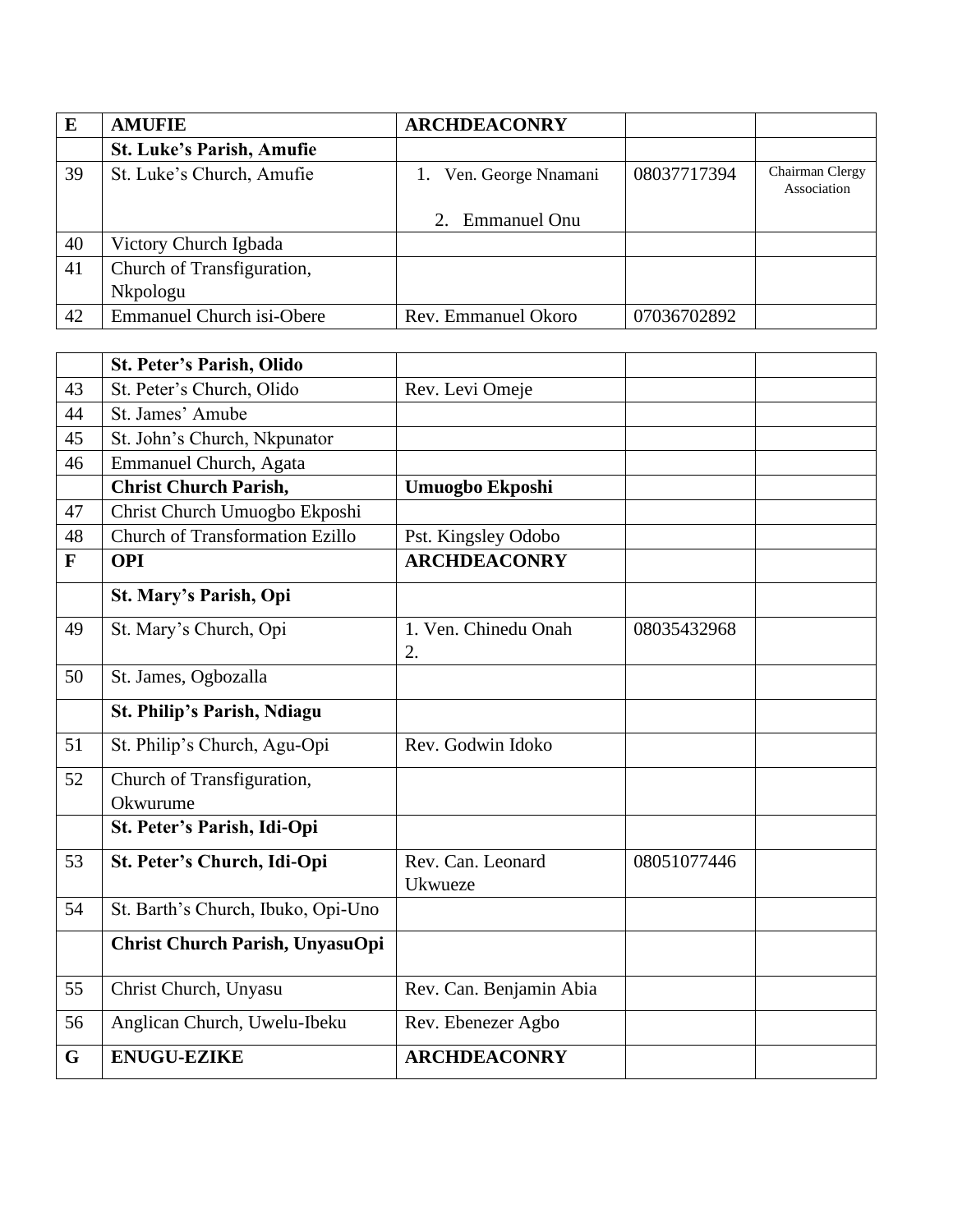|    | <b>St. Stephen's Parish, Enugu-Ezike</b> |                          |             |  |
|----|------------------------------------------|--------------------------|-------------|--|
| 57 | St. Stephen's Church, Ogurute            | Ven. Williams Okolo      | 08068296799 |  |
| 58 | <b>Church of Pentecost Mkpamute</b>      | Rev. Peter Asogwa        | 08060904533 |  |
| 59 | St. James' Church, Umuogbo-Uno           | Pst. Christopher Agbo    |             |  |
| 60 | Holy Trinity Church, Ukwuinyi            | Pst. Nicholas Chigozirim |             |  |
| 61 | Emmanuel Church, Onicha                  |                          |             |  |
|    | EnuzuEzike                               |                          |             |  |
| 62 | Zion Church, Mboshi Aji                  |                          |             |  |
| 63 | St. James' Church, Okata                 |                          |             |  |
| 64 | St. Paul's Church, Umuagama              |                          |             |  |

|    | St. Philip's Parish, Umuida                      |                        |  |
|----|--------------------------------------------------|------------------------|--|
| 65 | St. Philip's Umuida                              | Rev Alphonsus Odo      |  |
| 66 | St. Mary's, Ajara Umuida                         |                        |  |
| 67 | St. Bartholomew's Umuaji Umuida                  |                        |  |
| 68 | St. Luke's Church, Imufu                         |                        |  |
| 69 | Christ Church, Ogene Umuida                      |                        |  |
| 70 | Church of Transfiguration,<br>Umuadogwa (Umuida) |                        |  |
|    | St. Paul's Inere, Umuida                         | Pst. Victor Ejike Eze  |  |
|    | <b>All Saints Parish Aguibeje</b>                |                        |  |
| 71 | All Saints Church Agu-Ibeje                      | Rev. Maxwell Odoabuchi |  |
| 72 | Holy Ghost Church Umuogbo                        |                        |  |
| 73 | Anglican Church Umuopu-Agu                       |                        |  |
|    | <b>St. Paul's Parish Ijekpe</b>                  |                        |  |
| 74 | St. Paul's Church Ijekpe                         | Rev. Augustine Abugu   |  |
| 75 | St. Michael's Church Umuagada                    |                        |  |
| 76 | <b>Church of Advent Ette Centre</b>              |                        |  |
| H  | <b>UDULEDEM</b>                                  | <b>ARCHDEACONRY</b>    |  |
|    | All Saints Parish, Obollo-Afor                   |                        |  |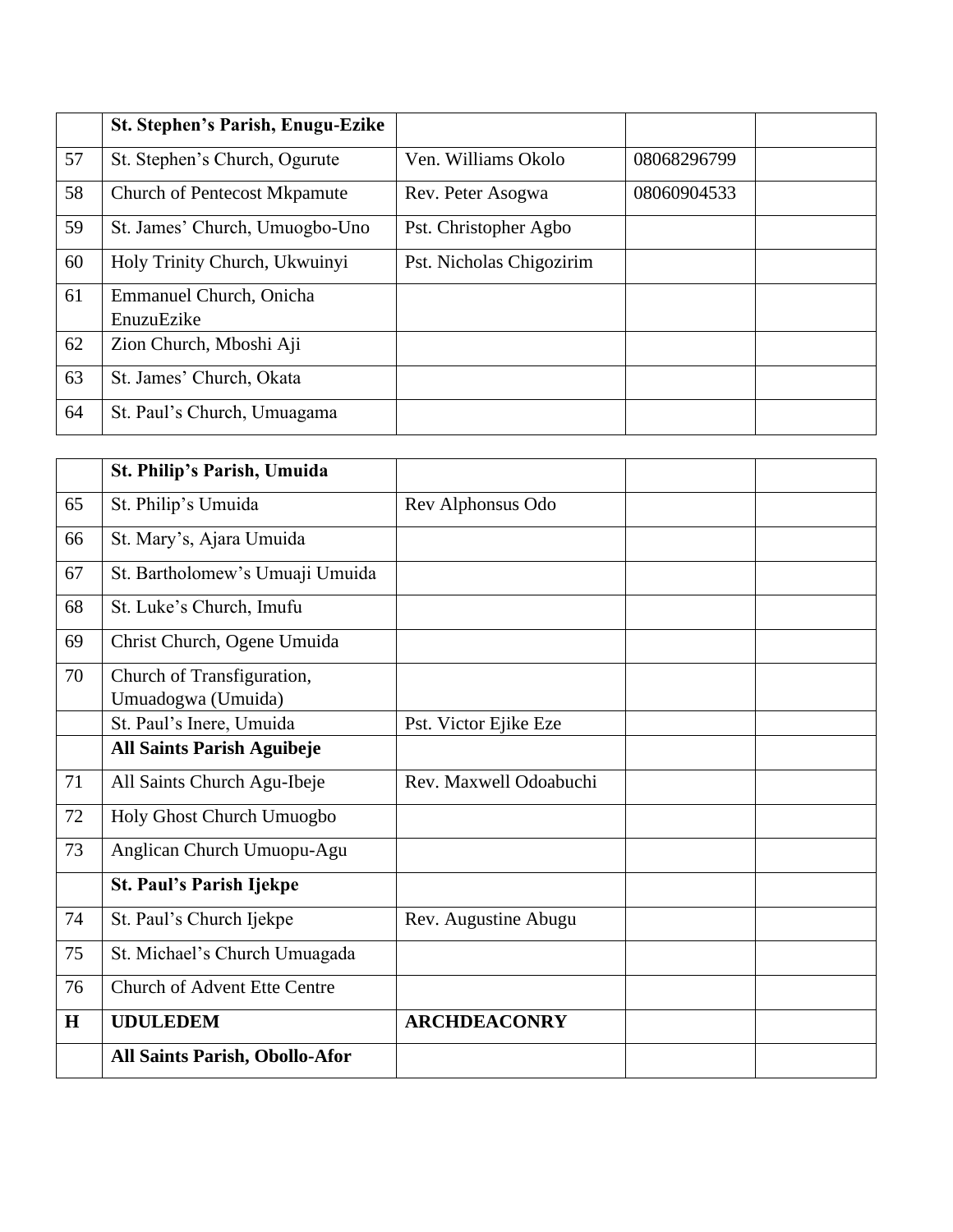| 77 | All Saints, Obollo-Afor         | 1. Ven. Sunday Dike      | 08037045006 |
|----|---------------------------------|--------------------------|-------------|
|    |                                 | 2. Rev. Isreal Ugwunnadi |             |
|    |                                 | 3. Silas C. Nwokolo      |             |
| 78 | St. Faith Church, Amalla        | Pst. Nelson Onah         |             |
| 79 | Salvation church Ifuroka Amala  | Pst. Eze Jonas C         | 08034609917 |
| 80 | New Jerusalem Church, Ogwu      |                          |             |
| 81 | Christ Church Iheakpu Obollo    | Pst. Collins N. Eze      |             |
|    | St. Peter's Parish, Imilike-Agu |                          |             |
| 82 | St. Peter's Church Imilike-Agu  | Rev. Valentine Obiechina | 07034989661 |
| 83 | <b>Emmanuel Church Ogbumike</b> |                          |             |
| 84 | St. Paul's Ikelagu Imilike      |                          |             |
| 85 | Christ Church Ubahu             | Pst. Caleb Uche          |             |
|    | <b>Emmanuel Church Parish,</b>  | <b>Obollo-Etiti</b>      |             |

| 86 | <b>Emmanuel Church Obollo-Etiti</b>     | Rev. Joshua Ngwoke        |             |                |
|----|-----------------------------------------|---------------------------|-------------|----------------|
| 87 | <b>Christ Redemption Church Obollo-</b> |                           |             |                |
|    | Etiti                                   |                           |             |                |
| 88 | St. Stephen's Umuitodo                  |                           |             |                |
| 89 | Victory Church, Umuosigide              |                           |             |                |
| 90 | <b>Emmanuel Church Parish,</b>          | Ezimo-Uno                 |             |                |
| 91 | Emmanuel Church, Ezimo-Uno              | Rev. Canon. Dan.Odezue    | 08063285051 | <b>Brigade</b> |
|    |                                         |                           |             | Chaplain       |
| 92 | St. Paul's Ibagwa Ezimo                 | Rev. Edwin Ugwu           |             |                |
| 93 | St. James Church Urukpa                 | Pst. Sun. Innocent        | 07011107255 |                |
| 94 | St. Andrew's Ezimo-Agu                  | Pst. Daniel Okey Ugwuanyi |             |                |
| 95 | <b>Christ Redemption Church</b>         |                           |             |                |
|    | Ogbufie/Ozalla Ezimo-Uno                |                           |             |                |
| 96 | St. Mary's Parish, Obollo-Eke           |                           |             |                |
| 97 | St. Mary's Obollo-Eke                   | Rev. Luke Eze             |             |                |
| 98 | St. Bartholomew's Ibenda                |                           |             |                |
| 99 | St. Luke's Okpaligbo Obollo-Eke         | Pst. Tochukwu             |             |                |
| I  | <b>NSUKKA CENTRAL</b>                   | <b>ARCHDEACONRY</b>       |             |                |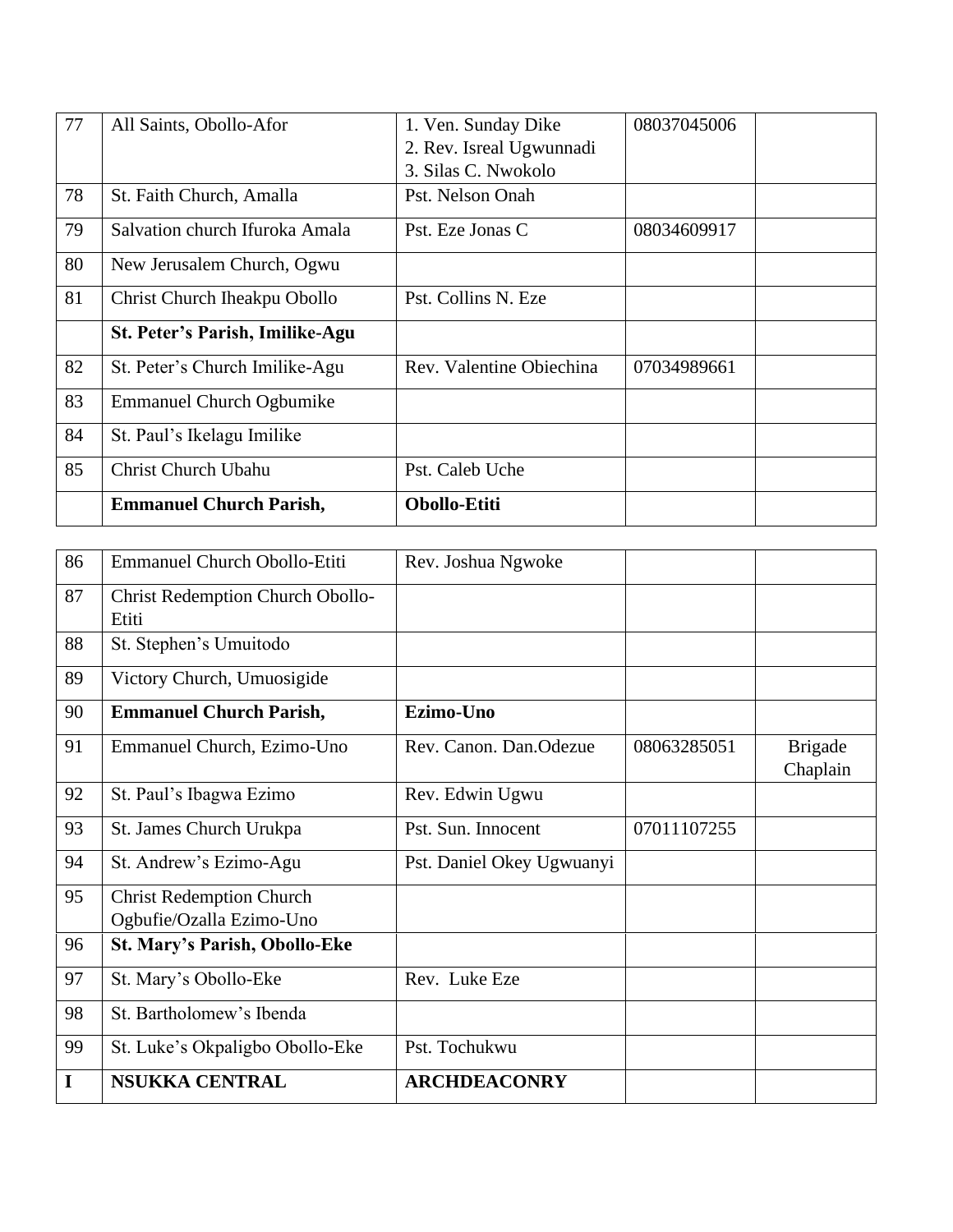|     | St. Luke's Parish, Nsukka       |                           |             |  |
|-----|---------------------------------|---------------------------|-------------|--|
| 100 | St. Luke's Church, Nsukka       | Ven Kingsley Obeta        |             |  |
| 101 | Church of Advent, Nguru         | Rev. James Olir           |             |  |
| 102 | Christ Church, Nguru            | Pst. Samson Okey Chukwuma |             |  |
| 103 | St. Philip's Parish,            | Echara-Nsukka             |             |  |
| 104 | St. Philip's, Echara-Nsukka     | Rev. Can. Joel Ugwoke     | 08035903791 |  |
| 105 | H.T.C. Uwalugwu Umuakashi       |                           |             |  |
| 106 | Anglican Church, Amebor Ani     |                           |             |  |
| 107 | <b>St. Andrew's Parish,</b>     | <b>Orba Road</b>          |             |  |
| 108 | St. Andrew's Church Orba Road   | Rev.Canon Daniel I. Onah  | 08030874297 |  |
| 109 | <b>Emmanuel Church Edem-Nru</b> | Ven. Ab. C. Okorie        | 08035581171 |  |
| 110 | New Bethel Church Odenigwe      | Rev. Emma Isiwu           |             |  |
| 111 | St. Peter's Church Ezema Nru    |                           |             |  |
|     | <b>Emmanuel Church Parish,</b>  | <b>Ede-Oballa</b>         |             |  |

| 112       | Emmanuel Church, Ede-Enu          | Rev. Silas Ani       |             |  |
|-----------|-----------------------------------|----------------------|-------------|--|
|           | EdeOballa                         |                      |             |  |
| 113       | All Saints Church, Ede-Oballa     | Pst. Kenneth Eze     | 08068558460 |  |
| 114       | Church of Good Shepherd, Isiamelu |                      |             |  |
| 115       | Our Saviour's Church Umukabi Ede- |                      |             |  |
|           | <b>Oballa</b>                     |                      |             |  |
| ${\bf J}$ | <b>ALOR-UNO</b>                   | <b>ARCHDEACONRY</b>  |             |  |
|           | <b>Emmanuel Church</b>            | Parish, Alor-Uno     |             |  |
| 116       | Emmanuel Church, Alor-Uno         | 1. Ven. Emeka Ezea   |             |  |
|           |                                   | 2. Rev. Paul Odo     |             |  |
| 117       | Our Saviour's Church Enugu        | Rev. Gideon Ezugwoke |             |  |
|           | Ugbene                            |                      |             |  |
|           | All Saints' Parish,               | <b>Ihe, Alor-Uno</b> |             |  |
| 118       | All Saints' Church Ihe, Alor-Uno  | Ven. Dr. BCD Diara   |             |  |
| 119       | Christ church Amikpo              | 07033662604          |             |  |
|           | <b>St. Andrew's Parish,</b>       | Ibagwa-Ani           |             |  |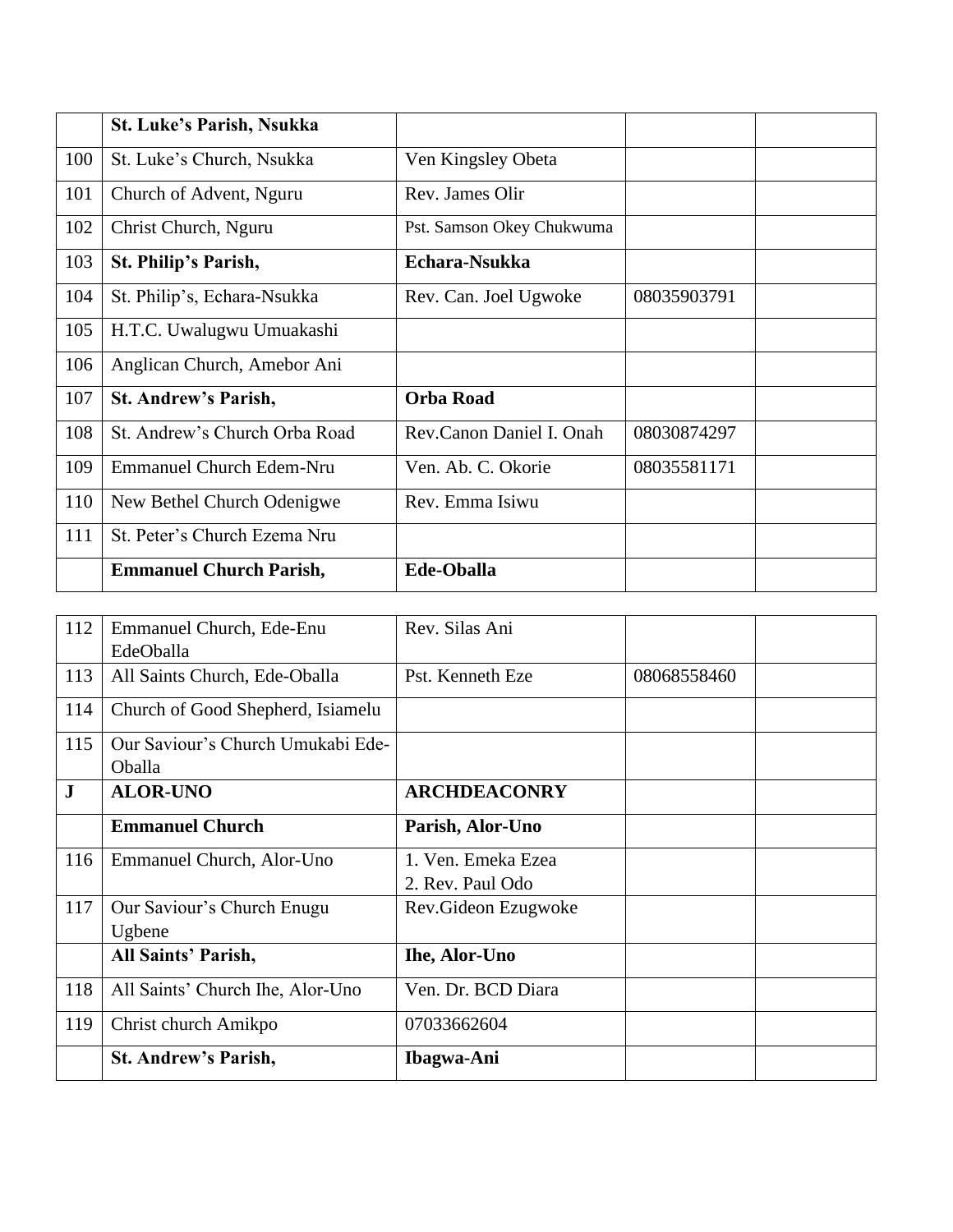| 200 | St. Andrew's Church Ibagwa-Ani              | Rev.IgnatiusUgwoke      | 08063306681 |
|-----|---------------------------------------------|-------------------------|-------------|
| 201 | All Saint's Okpaligbo-Ogu                   | Rev.BarnabasOnyema      | 08066914899 |
| 202 | St. Mark's Church Agu-Ibagwa-Ani            |                         |             |
| 203 | Anglican Church Agu-Ohuu Ibagwa-<br>Ani     |                         |             |
| 204 | Anglican Church Umudim Ajuona<br>Ibagwa-Ani |                         |             |
| 205 | <b>UZO-UWANI</b>                            | <b>ARCHDEACONRY</b>     |             |
|     | St. Mark's Parish, Abbi                     |                         |             |
| 206 | St. Mark's Church, Abbi                     | Ven. Sampson Ene        | 08026299805 |
| 207 | St. Mary's Ajuona-Ogbo                      | Pst. Innocent IK. Ezema |             |
| 208 | St. Peter's Ugwu-Obi                        | Pst. Anthony Arum       |             |
| 209 | St. Paul's Uwani Abbi                       |                         |             |
| 210 | St. Andrew's Parish, Adani                  |                         |             |
| 211 | <b>St. Andrew's Parish,</b>                 | <b>Adani</b>            |             |
| 212 | St. Andrew's Adani                          | Rev. Can. Takuso Eze    |             |
| 213 | Christ Church, Opanda                       | Rev. David Nwede        | 08068389019 |
| 214 | All Saints' Farm Settlement                 |                         |             |

|     | St. John's Parish,                 | <b>Nrobo</b>         |             |
|-----|------------------------------------|----------------------|-------------|
| 215 | St. John's Nrobo                   | Rev.AugustineEzechi  | 08067074069 |
| 216 | <b>Emmanuel Church, Nrobo</b>      |                      |             |
| 217 | Church of Resurrection, Okpara     |                      |             |
| 218 | St. Stephen's Parish,              | Ugbene-Ajima         |             |
| 219 | St. Stephen's Church, Ugbene-Ajima | Rev. George Michael  | 08103567662 |
| 220 | Emmanuel Church, Nimbo             |                      |             |
| 221 | Emmanuel Church, Nimbo             |                      |             |
|     | <b>Emmanuel Church Parish,</b>     | Ogurugu              |             |
| 222 | Emmanuel Church, Ogurugu           | Rev. John Okwo       | 08151231917 |
| 223 | St. Peter's Church, Igga           | Rev. ChristianAgbara |             |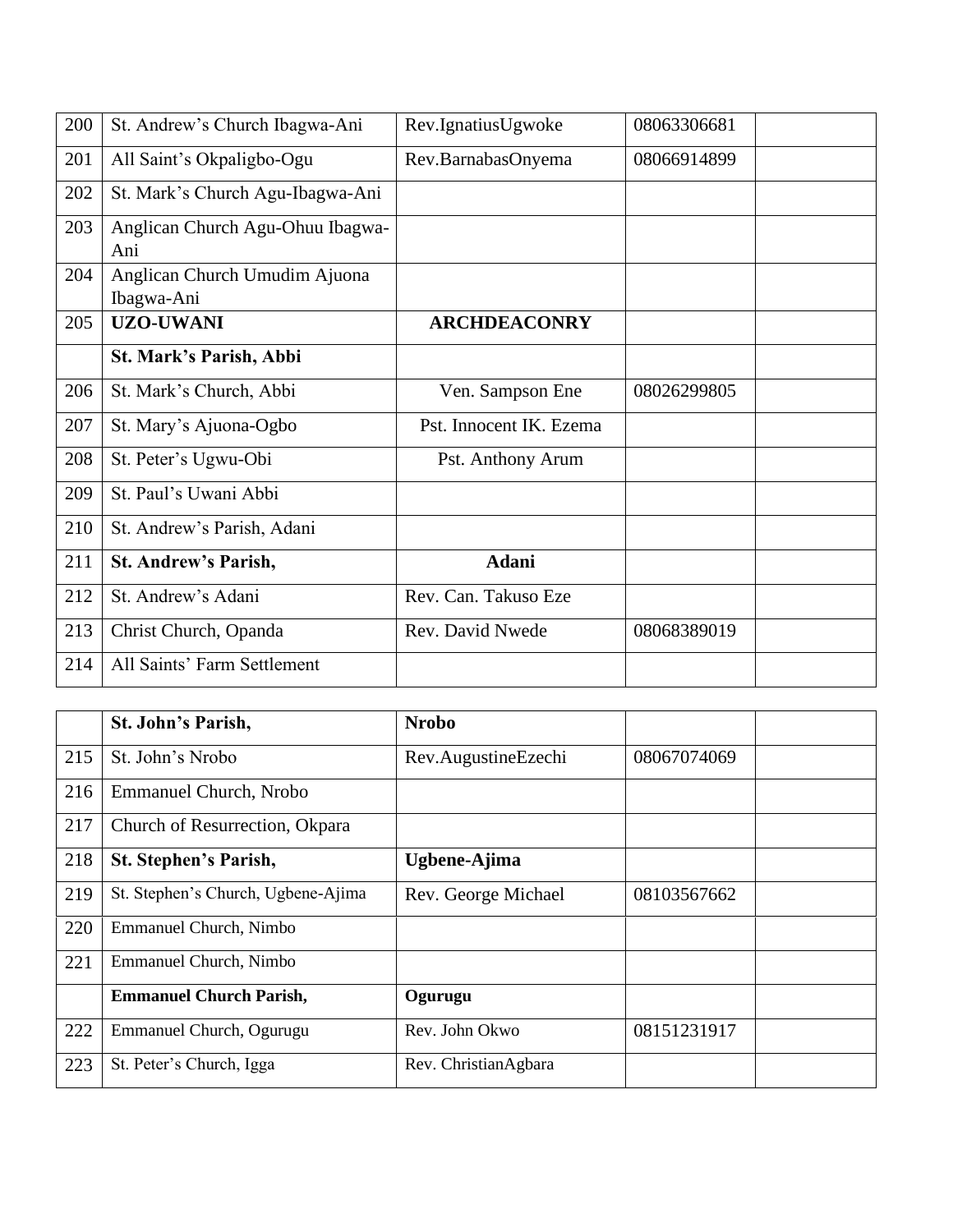| 224 | St. Mark's Church Ojor              |                                                 |             |  |
|-----|-------------------------------------|-------------------------------------------------|-------------|--|
| 225 | St. Mary's Church Asaba             |                                                 |             |  |
| 226 | All Saint's Church, Alakija         |                                                 |             |  |
|     | <b>EDEM</b>                         | <b>ARCHDEACONRY</b>                             |             |  |
| 227 | St. John's Church, Edem-Ani         | 1. Ven. Christian Eze 2.<br>Pst. Kenneth Ugbabe | 08068508305 |  |
| 228 | Emmanuel Church Orue Edem-Ani       |                                                 |             |  |
| 229 | Our Saviour's Church Obinagu Owerre |                                                 |             |  |
| 230 | Emmanuel Church, Agbani             |                                                 |             |  |
|     | St. Peter's Parish,                 | <b>Edem-Enu</b>                                 |             |  |
| 231 | St. Peter's Edem-Enu                | Rev. Can. Timothy Ugwu                          | 08160558701 |  |
| 232 | Amount Zion Church, Amenu Edem      |                                                 |             |  |
| 233 | St. James Church Amudo Ozzi-Edem    |                                                 |             |  |
|     | St. Matthew's Parish,               | Akpa-Edem                                       |             |  |
| 234 | St. Matthew's Church, Akpa-Edem     | Rev. Ambrose Uchendu                            |             |  |
| 235 | All Saint's Agu-Amagu               |                                                 |             |  |
| 236 | Victory Church Amegu, Akpa Edem     | Past. Joshua Ogbu                               |             |  |
|     | <b>AKU</b>                          | <b>ARCHDEACONRY</b>                             |             |  |
| 237 | St. Thomas Parish, Aku              |                                                 |             |  |
| 238 | St. Thomas Church Aku               | Ven. E.I. Asogwa                                | 08035388639 |  |

| 239 | All Saints' Church Ugwunani     |                        |             |  |
|-----|---------------------------------|------------------------|-------------|--|
| 240 | St. Stephen's Church Amogwu     |                        |             |  |
| 241 | St. Paul's Church, Amabokwu     | Rev. Bethram Udegbunam | 08036549647 |  |
|     | <b>Christ Church Parish</b>     | Mgboko, Aku            |             |  |
| 242 | Christ Church Mgboko-Aku        | Rev. Edwin Ugwoke      | 08083585534 |  |
| 243 | St. Andrew's Church, Ejuona     |                        |             |  |
| 244 | St. Paul's Church Amabuokwu Aku |                        |             |  |
| 245 | Holy Trinity Church Udueme      |                        |             |  |
|     | <b>St. Mathew's Parish,</b>     | Ohemuje                |             |  |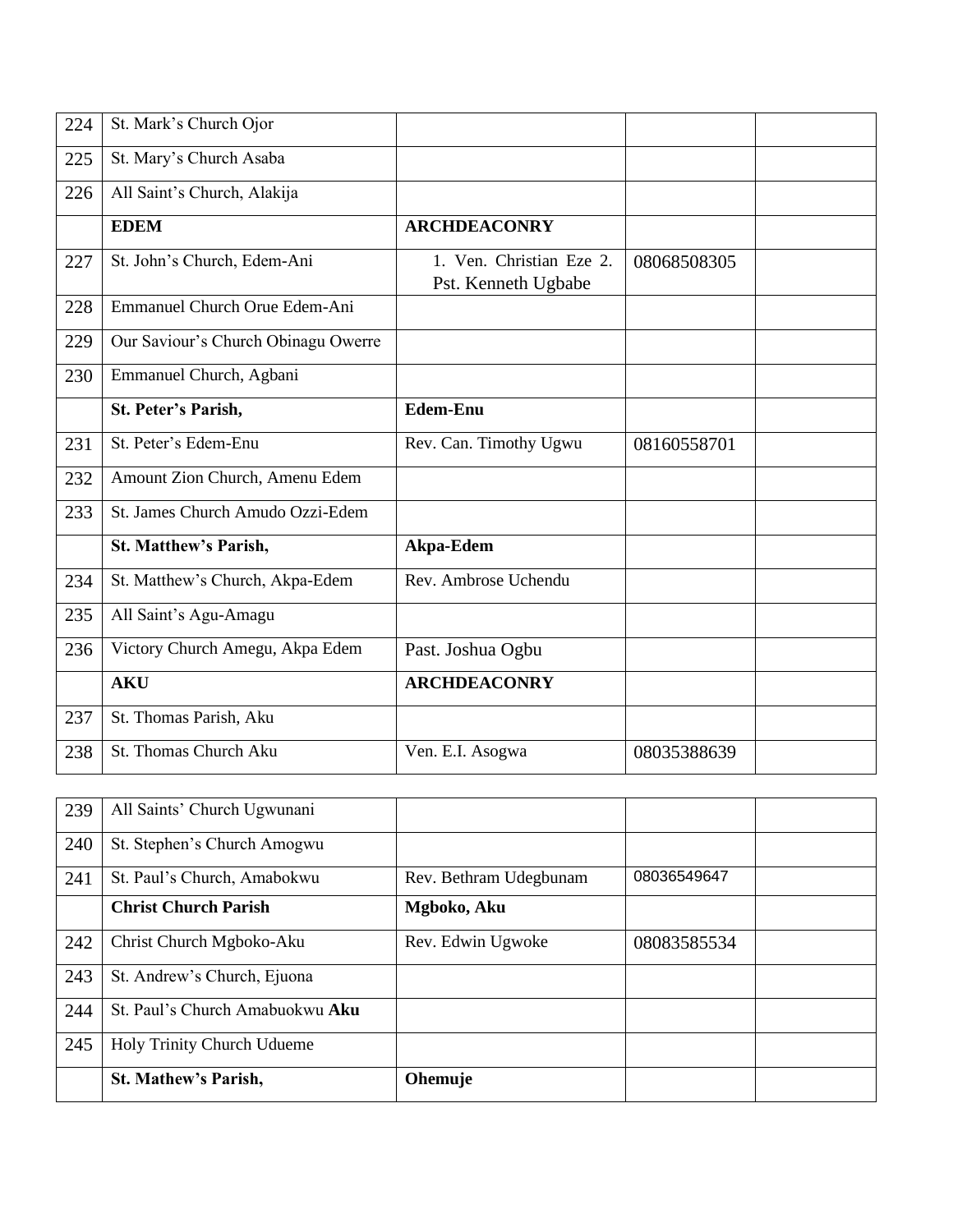| 246 | St. Matthew's Ohemuje                     | Rev. Can. Christopher Ezeja                             |             |  |
|-----|-------------------------------------------|---------------------------------------------------------|-------------|--|
| 247 | Church of Advent, Amidi                   |                                                         |             |  |
| 248 | Church of Resurrection,<br>Ohodo/OhebeDim |                                                         |             |  |
| 249 | St. Peter's, Ohebe-Dim                    |                                                         |             |  |
|     | <b>Emmanuel Church Parish,</b>            | Ochima                                                  |             |  |
| 250 | <b>Emmanuel Church Ochima</b>             | Rev. Samuel Olinya                                      |             |  |
| 251 | Holy Trinity Church Onyohor               | Pastor Kenneth Eze                                      |             |  |
| 252 | St. James' Church, Ikolo                  |                                                         |             |  |
|     | <b>ORBA</b>                               | <b>ARCHDEACONRY</b>                                     |             |  |
|     | St. James' Parish,                        | Orba                                                    |             |  |
| 253 | St. James' Church Orba                    | 1. Ven. Prof. Ikem Chris Okoye<br>2.Rev.EmmanuelNwankwo | 08069284633 |  |
| 254 | St. Paul's Ohom-Orba                      |                                                         |             |  |
| 255 | St. Jude's Church, Umuafia                |                                                         |             |  |
| 256 | St. Peter's Owerreze-Orba                 | Pst. Benjamin Chitor                                    |             |  |
|     | St. Luke's Parish,                        | <b>Imilike-Uno</b>                                      |             |  |
| 257 | St. Luke's Church, Imilike-Uno            | Rev.CollinsUgwu                                         | 07035281795 |  |
| 258 | The Church of Good Shepherd Umundu        |                                                         |             |  |
| 259 | Anglican Church Obulagu Imilike-Etiti     |                                                         |             |  |
|     | St. Johns' Parish,                        | Okpu-Orba                                               |             |  |
| 260 | St. Johns' Church, Okpu-Orba              | 1. Rev. Can. Ifeanyi Onodu<br>2. Moses Uchegbu          |             |  |

| 261 | All Saints' Church, Amalla   | Rev. Can. Izuchukwu Ewulu | 08034232446 |  |
|-----|------------------------------|---------------------------|-------------|--|
| 262 | Christ Church, Agu-Orba      |                           |             |  |
| 263 | St. Mary's Church Ama-Orba   |                           |             |  |
| 264 | <b>Anglican Church Ohebe</b> |                           |             |  |
|     | <b>UNADU</b>                 | <b>ARCHDEACONRY</b>       |             |  |
|     | <b>Emanuel Parish Unadu</b>  |                           |             |  |
| 265 | Emanuel Church, Unadu        | Ven. Jude Oga             | 08032643391 |  |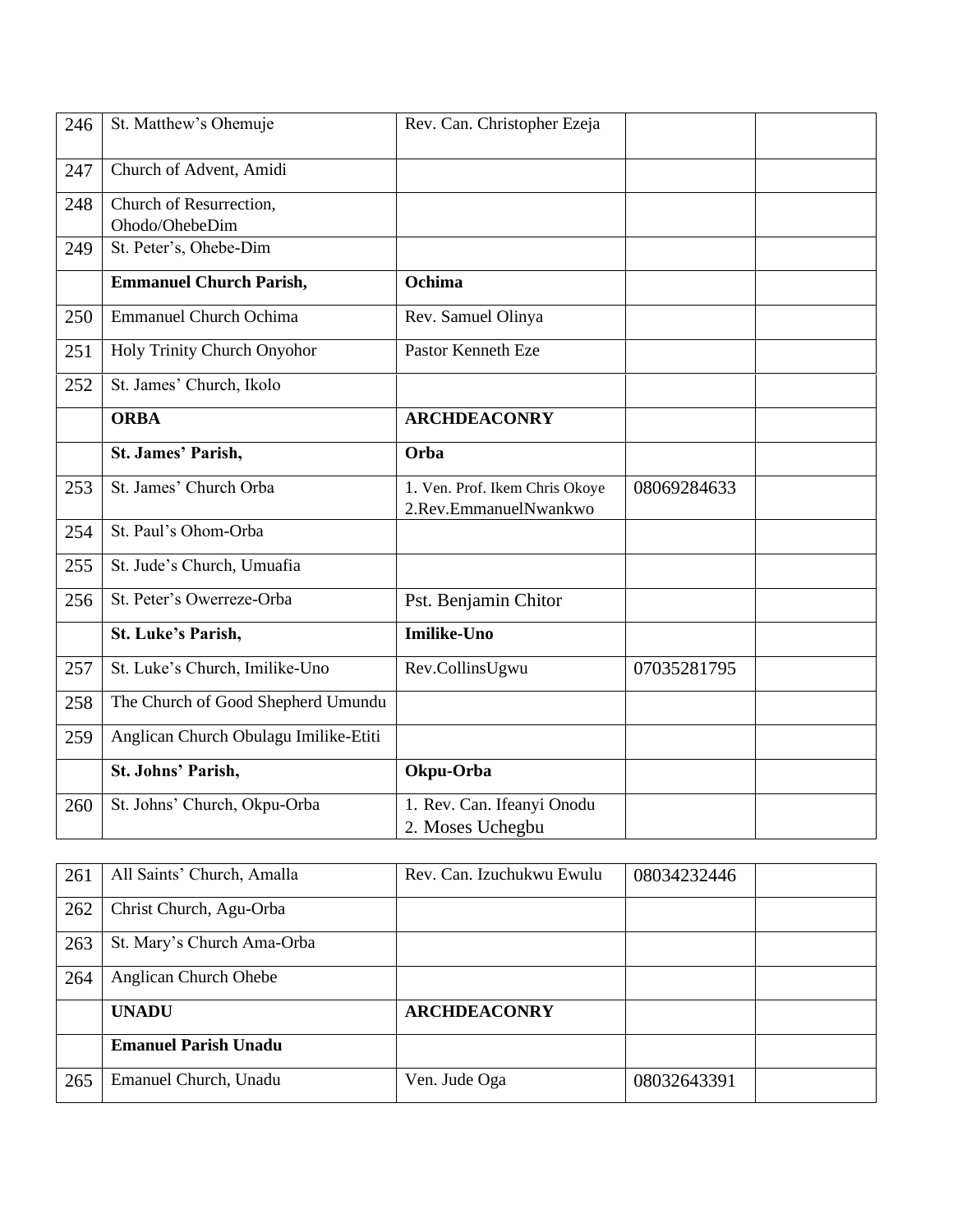| 266 | St. Peter's Church Iyionu         | Rev. Frank Ilo                                        | 08066914899 |
|-----|-----------------------------------|-------------------------------------------------------|-------------|
| 267 | St. Matthew's Odumogu             |                                                       |             |
| 268 | St. Mark's Church, Obaka          |                                                       |             |
| 269 | St. Luke's Church Ugwuogene       | Pst. Featus C. Igara                                  |             |
|     | St. James' Parish,                | Alor-Agu                                              |             |
| 300 | St. James Church Alor-Agu         | Rev.RobinsonAgbo                                      | 08069409644 |
| 301 | St. Michael's Church Alor-Agu     | Rev. Uche GodsonArua                                  |             |
| 302 | St. Paul's Church Umuonoja        | Pst. Abel Chdiebere Ugwuoke                           |             |
| 303 | St. Mary's Ukwu Okpo              |                                                       |             |
|     | St. John's Parish, Itchi          |                                                       |             |
| 304 | St. John's Church, Itchi          | Rev. Godwin Diara                                     |             |
| 305 | Christ Church, Itchi Agu          |                                                       |             |
| 306 | All Saints' Church, Itchi-Ohe     | Pst. Emeka Asadu                                      |             |
| 307 | St. Matthias Church, Igbudu Itchi |                                                       |             |
| 308 | Anglican Church, Amebo-Itchi      | Pst. Samuel Ikechukwu Okoro                           |             |
| 309 | Zion Church Ndi-Agu Umuegbo Itchi | Pst. Timothy Urama                                    |             |
|     | <b>EHA-ALUMONA</b>                | <b>ARCHDEACONRY</b>                                   |             |
| 310 | St. Stephen's Parish, Eha-Alumona |                                                       |             |
| 311 | St. Stephen's Church, Eha-Alumona | 1. Ven. Clifford Ugwuanyi<br>2. Pst. Amos Chidera Eze | 08032786276 |
|     | Agu Agha, Ehalumona               | Joshua Ofoma Eya                                      |             |
| 312 | All Saints' Church, Agbamere      |                                                       |             |
|     | St. Paul's Parish, Amachenu       |                                                       |             |
|     | St. Paul's Church, Amachenu       | Rev. Canon Joel Ogbu                                  | 08069613526 |

| Holy Trinity Church, Ogbodu-Abba | Rev. Innocent Nnamani   |             |  |
|----------------------------------|-------------------------|-------------|--|
| Christ Church, Eha-Azuabor       |                         |             |  |
| St. Barnabas' Parish, Eha-Ndiagu |                         |             |  |
| St. Barnabas' Church, Eha-Ndiagu | Rev. Adolphus Nwachukwu | 07068524425 |  |
| St. Mark's Church, Breme         |                         |             |  |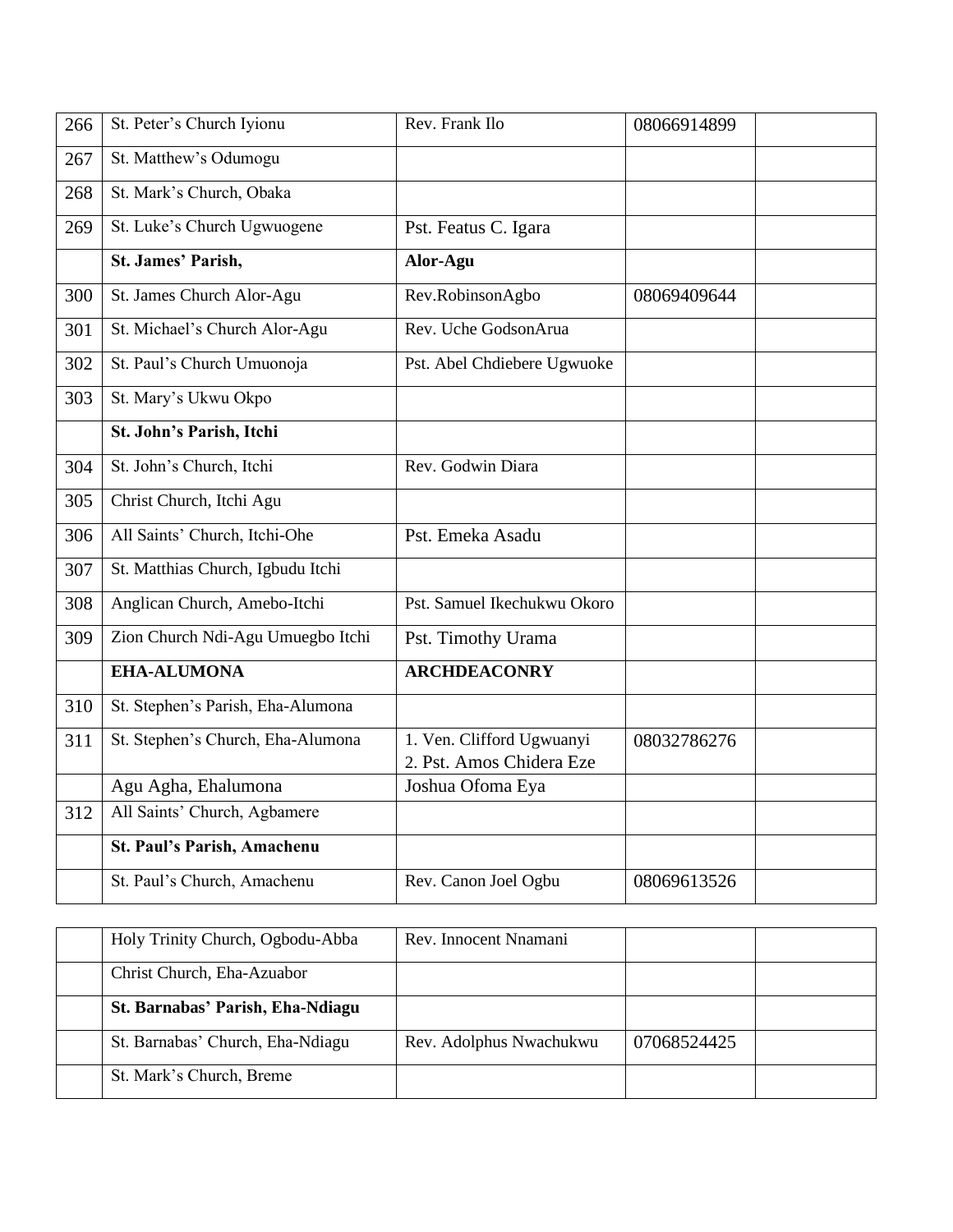| All Saints Church, Isiagu                      |                             |             |                          |
|------------------------------------------------|-----------------------------|-------------|--------------------------|
| St. John's Parish,                             | <b>Akwari</b>               |             |                          |
| St. John's Church, Akwari                      |                             |             |                          |
| Holy Trinity Church, Amanator                  |                             |             |                          |
| <b>Emmanuel Church, Onueme</b>                 |                             |             |                          |
| St. Luke's Parish,                             | <b>Umabor</b>               |             |                          |
| St. Luke's, Umabor                             | Rev.Canon Ugochukwu Ofoezie | 07034288825 |                          |
| St. Peter's, Umabor-Agu                        | Rev. Adolphus Ebune         | 07031223030 |                          |
| Christ Church, Agabata                         |                             |             |                          |
| <b>OBIMO</b>                                   | <b>ARCHDEACONRY</b>         |             |                          |
| St. Bartholomew's Parish, Obimo                |                             |             |                          |
| St. Bartholomew's Church, Obimo                | 1. Ven. ANC Ogbochie        | 08032145696 | Pastorate<br>directorate |
|                                                | 2. Rev. Cyprain Ezugwu      | 08061680895 |                          |
| Christ Church Akutara Owerri Obimo             |                             |             |                          |
| Zion Church, Ikwoka                            |                             |             |                          |
| St. Peter's Parish Ajuona Obimo                |                             |             |                          |
| St. Peter's Church, Ajuona                     | Rev. Can Dan Odezue         | 08063285051 |                          |
| St. Michael's and All Angel's                  |                             |             |                          |
| Akpotoro, Obimo<br>St. Paul's' Parish Nkpologu |                             |             |                          |
| St. Paul's Church, Nkpologu                    | Rev. Gideon Attah           |             |                          |
| Christ Church, Ogba                            |                             |             |                          |
| St. John's Church, Nkpunator                   | Pst. Paul Asogwa            |             |                          |
| St. Mary's Akpugo Ezedike                      |                             |             |                          |
| All Saints' Church, Uvuru                      | Pst. Kenneth IK Onah        |             |                          |
| <b>OHODO</b>                                   | <b>ARCHDEACONRY</b>         |             |                          |

| <b>St. Mark's Parish Ohodo</b>   |                      |             |  |
|----------------------------------|----------------------|-------------|--|
| St. Mark's Church, Ohodo         | Ven. Daniel U. Omeje | 08063167449 |  |
| <b>St. Barth's Parish, Ohodo</b> |                      |             |  |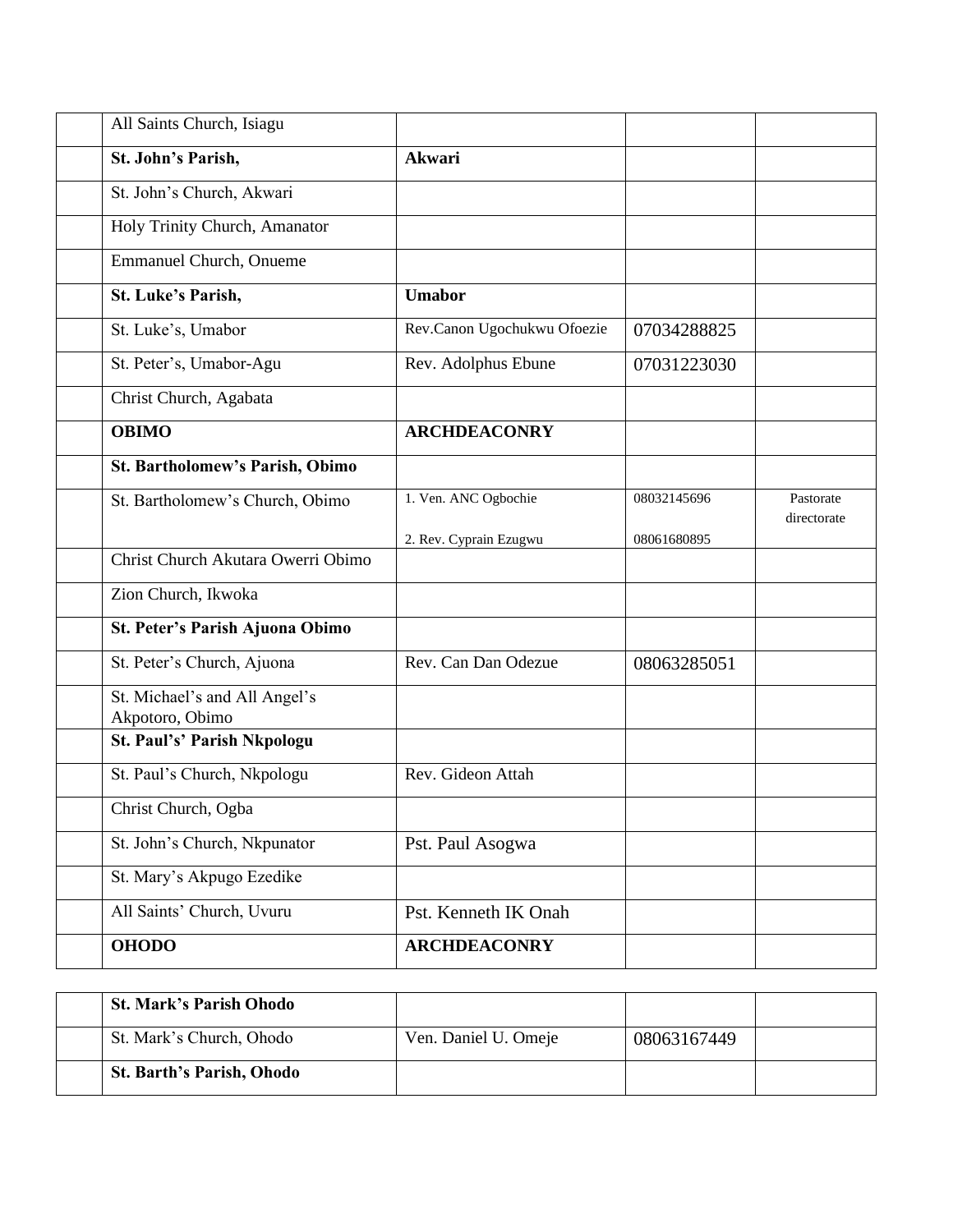| St. Bartholomew Ohodo                    | Rev. Can. Eric Udeh                          | 07088475751 |
|------------------------------------------|----------------------------------------------|-------------|
| St. Michael & All Angels Elue Ohodo      |                                              |             |
| Church of Nativity, Agbuigwe             | Pst. Samson Idoko                            |             |
| Ch. of Nativity Ohodo                    | Pst. Livinus Eze                             |             |
| St. John's Parish, Ohodo                 |                                              |             |
| St. John's Church Ohodo                  | Rev. Can Philip Ogbodo                       | 08068023883 |
| Anglican Church, Uzueku-Ohodo            |                                              |             |
| <b>OZALLA</b>                            | <b>ARCHDEACONRY</b>                          |             |
| <b>St. Philip's Parish Ozalla</b>        |                                              |             |
| St. Philip's Ozalla.                     | 1. Ven. Theophilus Ugwuishiwu                | 08034661838 |
| St. Nicholas Akaibite                    | Pst. Joshua Omeke                            | 08069341135 |
| Church of Pentecost, Nnaru Ozalla        |                                              |             |
| <b>Christ Church Parish Ujoma-Ozalla</b> |                                              |             |
| Christ Church Ujoma-Ozalla               | Rev. Amara Ozulu                             | 08038538220 |
| St. John's Parish, Lejja                 |                                              |             |
| St. John's Church, Lejja                 | Rev. Obiora Okoro                            |             |
| Church Ugbelenabo                        |                                              |             |
| St Mary's Owerre Lejja                   | Isaiah Amah                                  |             |
| Ebenezer Church Ugwuanyanwu Lejja        | Christian Chukwuma Ogbu                      |             |
| <b>AMACHALLA</b>                         | <b>ARCHDEACONRY</b>                          |             |
| St. Bartholomew's Parish, Amachalla      |                                              |             |
| St. Bartholomew's Church Amachalla       | 1. Ven. Kenneth Onah<br>2. Rev. Oliver Ajibo | 08032655961 |
| H.T.C Amachalla-Agu                      | Rev. Michael Ugwuanyi                        | 08148081592 |
| St. Mary's Parish Ikpuiga                |                                              |             |
| St. Mary's Ikpuiga                       | Rev. Kingsley Ogbonna                        | 07035130753 |
| All Saints Church Ikpamodo               | Pst. Theophilus N. Uche                      |             |
| H.T.C Umuagbedo-Agu                      |                                              |             |
| <b>Christ Church Parish, Igbelle</b>     |                                              |             |

| ∴hrist ′<br>Church Igbelle | Chukwudi Elejere<br>Rev. | 080309067 |  |
|----------------------------|--------------------------|-----------|--|
|                            |                          |           |  |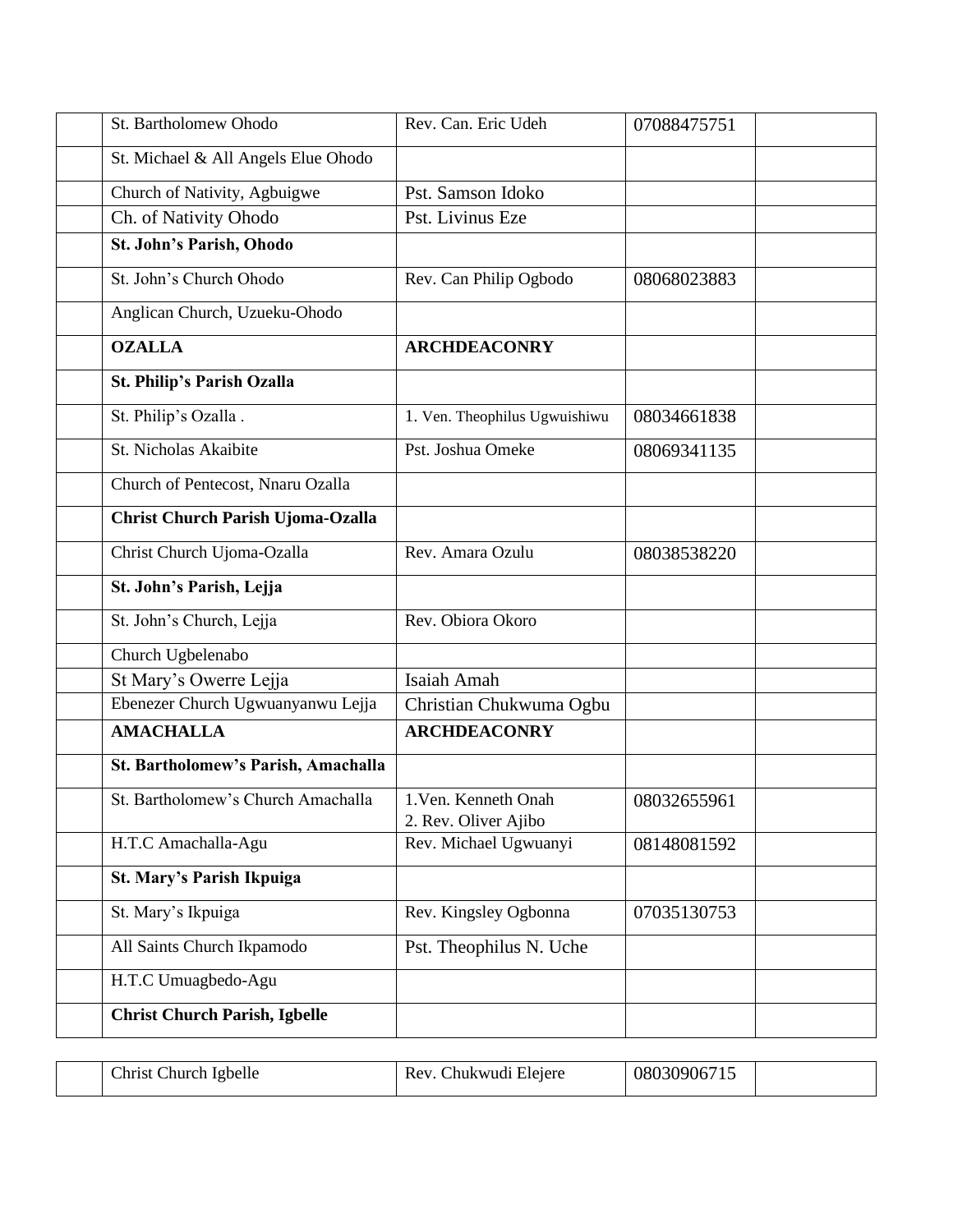| St. Peter's Umuagbo-Igbelle                  | Pst. Matthew A Ugwoke        | 07060749072 |  |
|----------------------------------------------|------------------------------|-------------|--|
| St. Andrew's Parish, Uroshi                  |                              |             |  |
| St. Andrew's Uroshi                          | Rev. Isaac Ugwuanyi          | 08061118844 |  |
| <b>UDA</b>                                   | <b>ARCHDEACONRY</b>          |             |  |
| St. Paul's Parish, Uda                       |                              |             |  |
| St. Paul's Church, Uda                       | Ven. Dr. Ekene Eze           | 08037723213 |  |
| Ascension Ch. Isioru Udah                    | Pst. Emeka Odoabuchi         |             |  |
| St. John's Church, Umachi Enugu-Ezike        |                              |             |  |
| <b>Ascension Church</b>                      |                              |             |  |
| St. James' Parish Ugbaike                    |                              |             |  |
| St. James' Church, Ugbaike                   | Rev. Samuel Ugwu             |             |  |
| Holy Trinity Ch. Inyi                        |                              |             |  |
| New Jerusalem's, Inyi                        |                              |             |  |
| <b>UMULOKPA</b>                              | <b>ARCHDEACONRY</b>          |             |  |
| St. Stephen's Parish, Umulokpa               |                              |             |  |
| St. Stephen's Church Umulokpa                | Ven. Edwin Agbo              | 08030445785 |  |
| St. Andrew's, Amagu I, Umulokpa              | Rev. Mathhew Nkwachukwu      |             |  |
| St. Luke's Amagu II, Umulokpa                | Pst. Miracle Chijioke George |             |  |
| St. Bartholomew's Ogbosu Umulokpa            |                              |             |  |
| <b>Emmanuel Church Awkunator</b><br>Umulokpa | Pst. Gerald Nwabonyi         |             |  |
| Church of Pentecost Uwenu, Umulokpa          |                              |             |  |
| All Saint's Parish, Adaba                    |                              |             |  |
| All Saint's Church Adaba                     | Rev. Christopher Eze         | 08124081942 |  |
| St. Peter's Parish, Ukpata                   |                              |             |  |
| St. Peter's Ukpata                           | Rev. Chigozirim Onuoha       | 08037644149 |  |
| <b>OBUKPA</b>                                | <b>ARCHDEACONRY</b>          |             |  |
| St. Michael & All Angels Parish,             | 1. Ven. Dr. Collins Ugwu     | 08153642364 |  |
| OwerreObukpa                                 | 2. Past Andrew Ejiofor       |             |  |
| New Convent Church, Umunocha,<br>OwereObukpa |                              |             |  |
| Ang. Church, Umungwoke, Owere-Obukpa         |                              |             |  |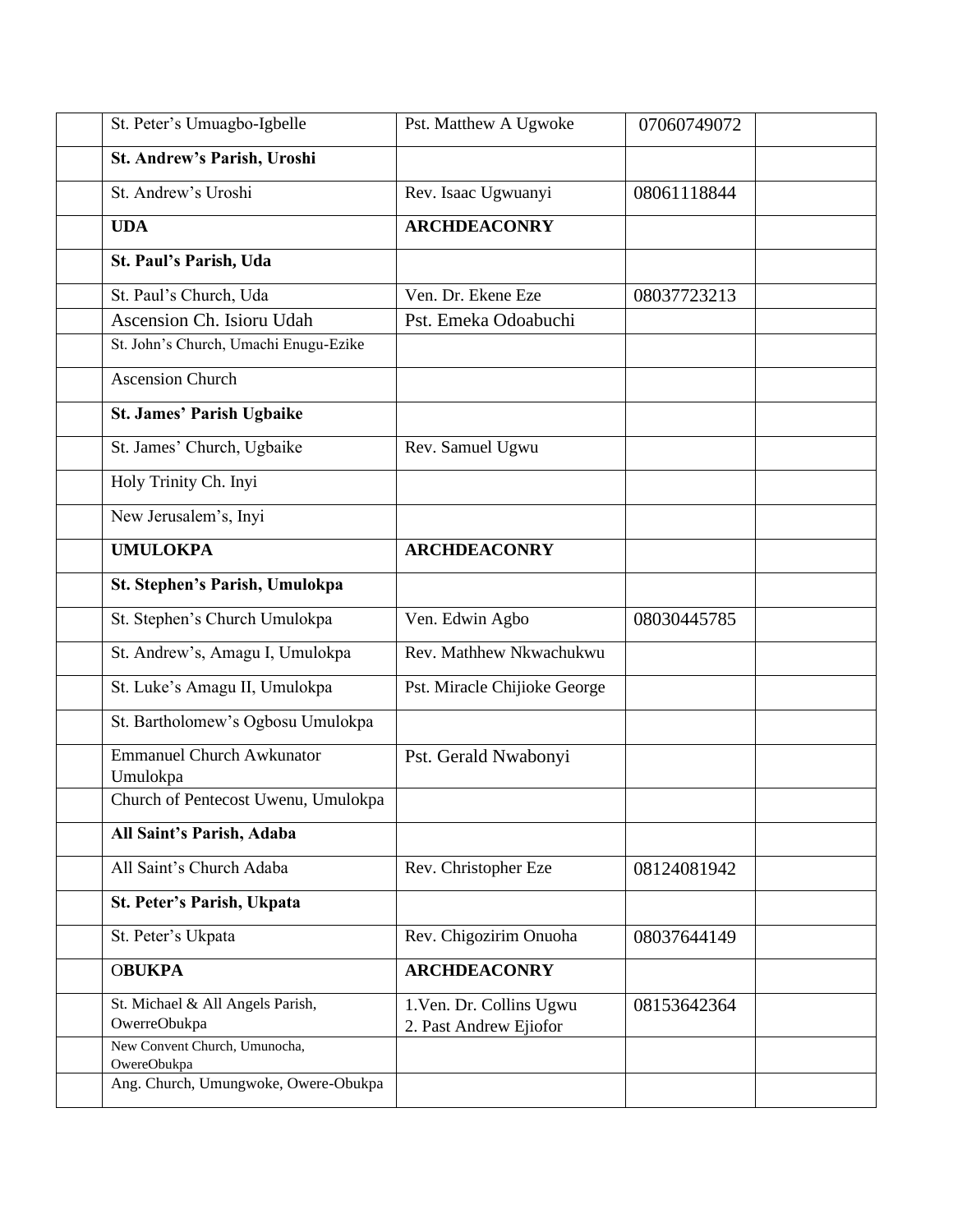| St. Mark's Parish Obukpa                                   | Rev. Can. Chinedu Odo                                | 08130768997 |  |
|------------------------------------------------------------|------------------------------------------------------|-------------|--|
| St. Peter's, Imeokpe, Obukpa                               | Pst. Ifeanyi Ugwuja                                  |             |  |
| Church of Resurrection, Ogbagu, Obukpa                     | Pst Daniel Abugu                                     |             |  |
| <b>St. Matthew's Parish Ajuona Obukpa</b>                  | Rev. Daniel Abbah                                    |             |  |
| Christ Church, Amebo-Orji Obukpa                           | Pst Oliver Nwabonyi                                  |             |  |
| Church of the Holy Spirit, Amugwu/Uwani, Obige Obukpa      | Pst Nnadi Idoko                                      |             |  |
| <b>UMUOPU</b>                                              | <b>ARCHDEACONRY</b>                                  |             |  |
| St. Mark's Parish, Umuopu                                  | 1. Ven. Solomon Onyeke<br>2. Levi Chijioke Eze       | 08061578581 |  |
| Emmanuel Church, Umueze                                    | Pst. Celestine C. Ugwu                               |             |  |
| Church of Redemption, Ugwueze                              |                                                      |             |  |
| St Matthew's Aguego Umuopu                                 | Pst. Paul C. Ugwuja                                  |             |  |
| St. Peter's, Arji                                          | Rev. Ndubisi Okenyi                                  |             |  |
| St. John's Parish, Isiugwu                                 | Rev. Stephen Ugwu                                    | 08036424909 |  |
| Anglican Church, Anambra-Isiugwu                           |                                                      |             |  |
| Anglican Church, Owerre-Eze                                |                                                      |             |  |
| Anglican Church, Ofuodo                                    |                                                      |             |  |
| St. Barnabas Parish, Igogoro                               | Rev. Can Samuel Ugwu                                 |             |  |
| Emmanuel Church, Igogoro                                   |                                                      |             |  |
| Church of Advent, Igogoro                                  | Pst. Lawrence C. Agbaji                              |             |  |
| Christ Church Parish, Okpo                                 | Rev. Johnson Ezeobeta                                | 07065228122 |  |
| Anglican Church, Amaja                                     |                                                      |             |  |
| <b>IHEAKPU</b>                                             | <b>AWKA ARCHDEACONRY</b>                             |             |  |
| St. Mary's Church Iheakpu-Awka                             | Ven. Christian Ike Nnadi<br>1.<br>Kingsley Ike<br>2. |             |  |
| St. Stephen's church Ezzi IheakpuAwka                      |                                                      |             |  |
| <b>Christ Church Parish, Ndiagu</b><br><b>Iheakpu-Awka</b> | Rev. Christian Ajibo                                 |             |  |
| Church of Resurrection Power, Azuebor<br>Iheakpu-Awka      | Ezemagu Martins E.                                   | 07034748988 |  |
| All Saints' Parish, Uhunowerre                             | Rev. Sylvernus Okwuoma                               | 08032793359 |  |